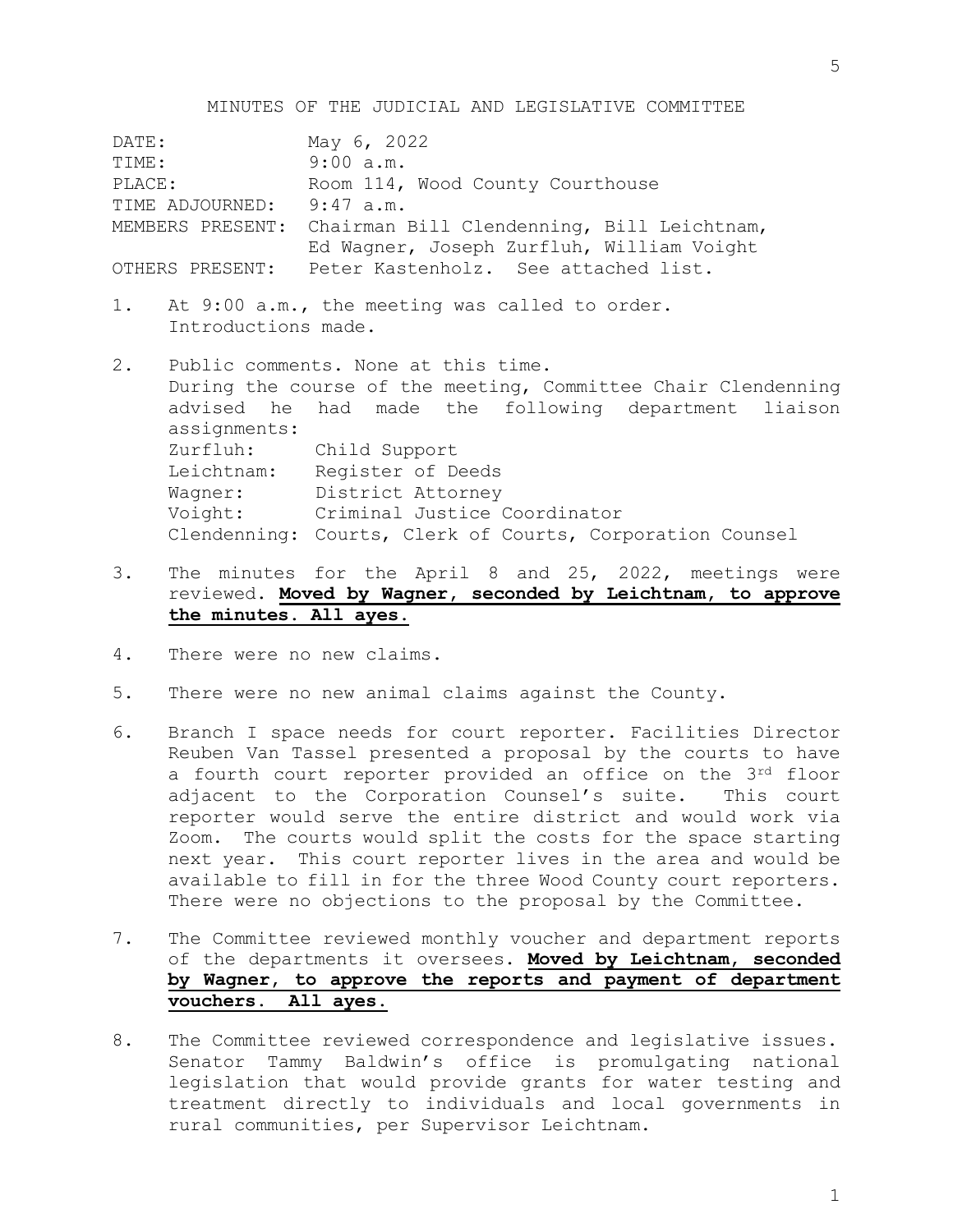- a. Report of Citizens Groundwater Group. 44% of dairy farms have gone out of business in the last 10 years. Farms are routinely using excessive amounts of fertilizers, according to studies. Minutes of the Group will accompany the CEED minutes.
- b. Statewide ballot initiatives. Per Jesse McKeever, 24 other states allow for direct legislation as is permitted in cities and towns in Wisconsin. The request is to have Wood County support direct legislation in Wisconsin. The Committee will consider the matter at next month's meeting.
- 9. County Board rules.
	- a. Rule 40 resolution, committee reorganizational meetings. **Moved by Zurfluh, seconded by Voight, to approve the resolution to amend County Board Rule #40. All ayes.**
	- b. Resolution to terminate Renewable & Sustainable Committee. **Moved by Wagner, seconded by Leichtnam, to approve the resolution to terminate the Renewable and Sustainable Committee. All ayes.**
- 10. Attendance at meetings. The Chair asked for permission to attend and receive compensation for attending the Central Sands, Armenia Growers Coalition, and the Citizens Groundwater Committee meetings. **Moved by Leichtnam, seconded by Clendenning, for Clendenning to attend and receive per diem for these meetings. 4 ayes, Supervisor Wagner voted no as he felt the County was already adequately represented at these meetings.**
- 11. Agenda items for the June 2022 meeting: Statewide ballot initiatives (direct legislation)
- 12. The next committee meeting will be June 3, 2022, at 9 a.m.
- 13. Meeting adjourned without objection by the Chairperson at 9:47 a.m.

Minutes taken by Peter Kastenholz and are in draft format until approved at the next meeting.